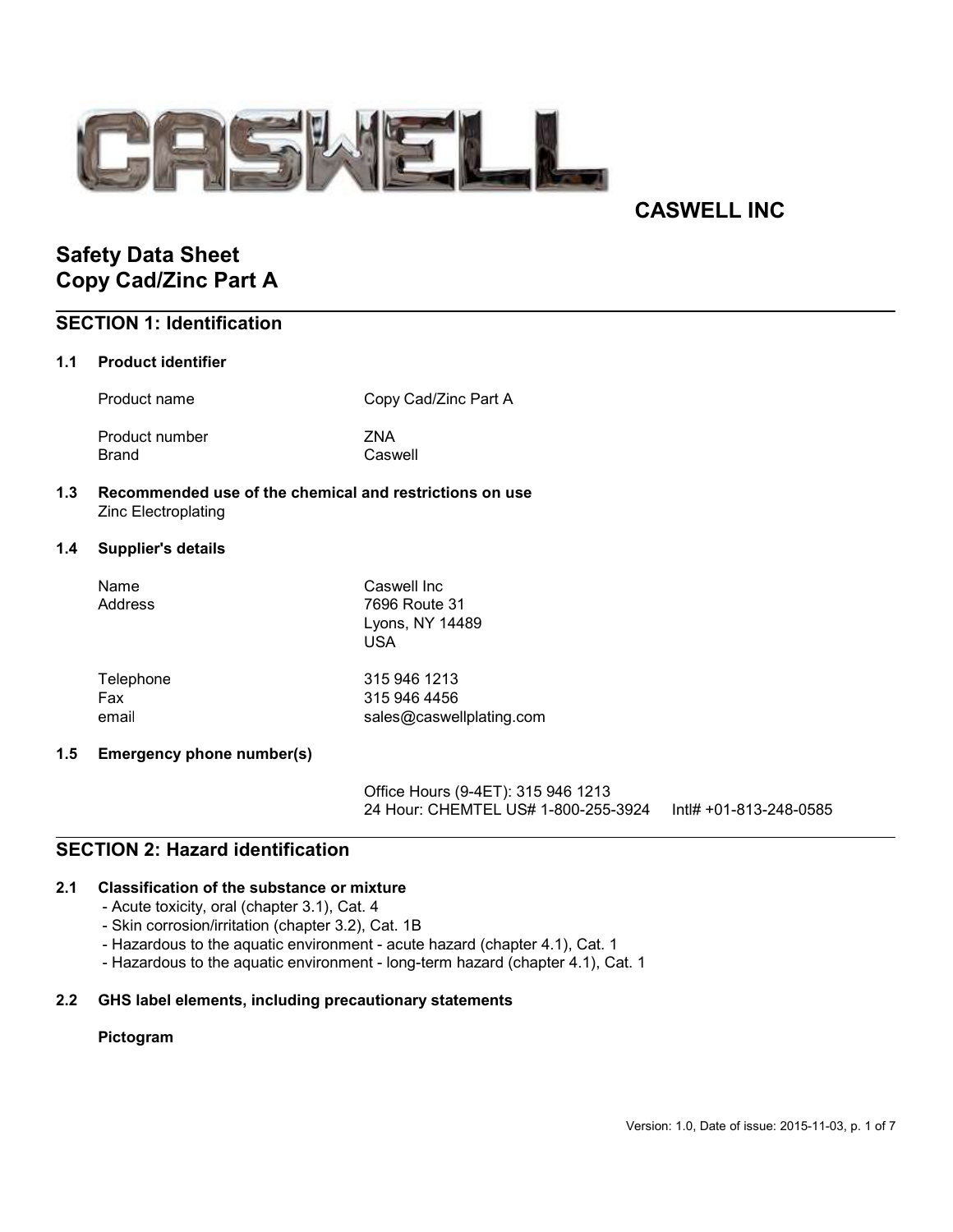

| <b>Signal word</b>                | <b>Danger</b>                                                                                          |
|-----------------------------------|--------------------------------------------------------------------------------------------------------|
| Hazard statement(s)               |                                                                                                        |
| H <sub>302</sub>                  | Harmful if swallowed                                                                                   |
| H <sub>3</sub> 14                 | Causes severe skin burns and eye damage                                                                |
| H400                              | Very toxic to aquatic life                                                                             |
| H410                              | Very toxic to aquatic life with long lasting effects                                                   |
| <b>Precautionary statement(s)</b> |                                                                                                        |
| P <sub>264</sub>                  | Wash  thoroughly after handling.                                                                       |
| P <sub>270</sub>                  | Do not eat, drink or smoke when using this product.                                                    |
| P301+P312                         | IF SWALLOWED: Call a POISON CENTER/doctor//if you feel unwell,                                         |
| P330                              | Rinse mouth.                                                                                           |
| P <sub>501</sub>                  | Dispose of contents/container to                                                                       |
| P <sub>260</sub>                  | Do not breathe dust/fume/gas/mist/vapours/spray.                                                       |
| P <sub>280</sub>                  | Wear protective gloves/protective clothing/eye protection/face protection.                             |
| P301+P330+P331                    | IF SWALLOWED: Rinse mouth. Do NOT induce vomiting.                                                     |
| P303+P361+P353                    | IF ON SKIN (or hair): Take off immediately all contaminated clothing. Rinse<br>skin with water/shower. |
| P363                              | Wash contaminated clothing before reuse.                                                               |
| P304+P340                         | IF INHALED: Remove person to fresh air and keep comfortable for breathing.                             |
| P310                              | Immediately call a POISON CENTER/doctor/                                                               |
| P321                              | Specific treatment (see  on this label).                                                               |
| P305+P351+P338                    | IF IN EYES: Rinse cautiously with water for several minutes. Remove                                    |
|                                   | contact lenses if present and easy to do. Continue rinsing.                                            |
| P405                              | Store locked up.                                                                                       |
| P <sub>273</sub>                  | Avoid release to the environment.                                                                      |
| P391                              | Collect spillage.                                                                                      |

# SECTION 3: Composition/information on ingredients

### 3.1 Substances

# Hazardous components

# 1. Zinc chloride

| 30 - 50 % (Volume) |
|--------------------|
| 231-592-0          |
| 7646-85-7          |
| 030-003-00-2       |
|                    |

## 2. WATER OR OTHER NON-REPORTABLE INGREDIENTS

| Concentration | 50 - 70 % (Volume) |
|---------------|--------------------|
| CAS no.       | 7732-18-5          |

# SECTION 4: First-aid measures

# 4.1 Description of necessary first-aid measures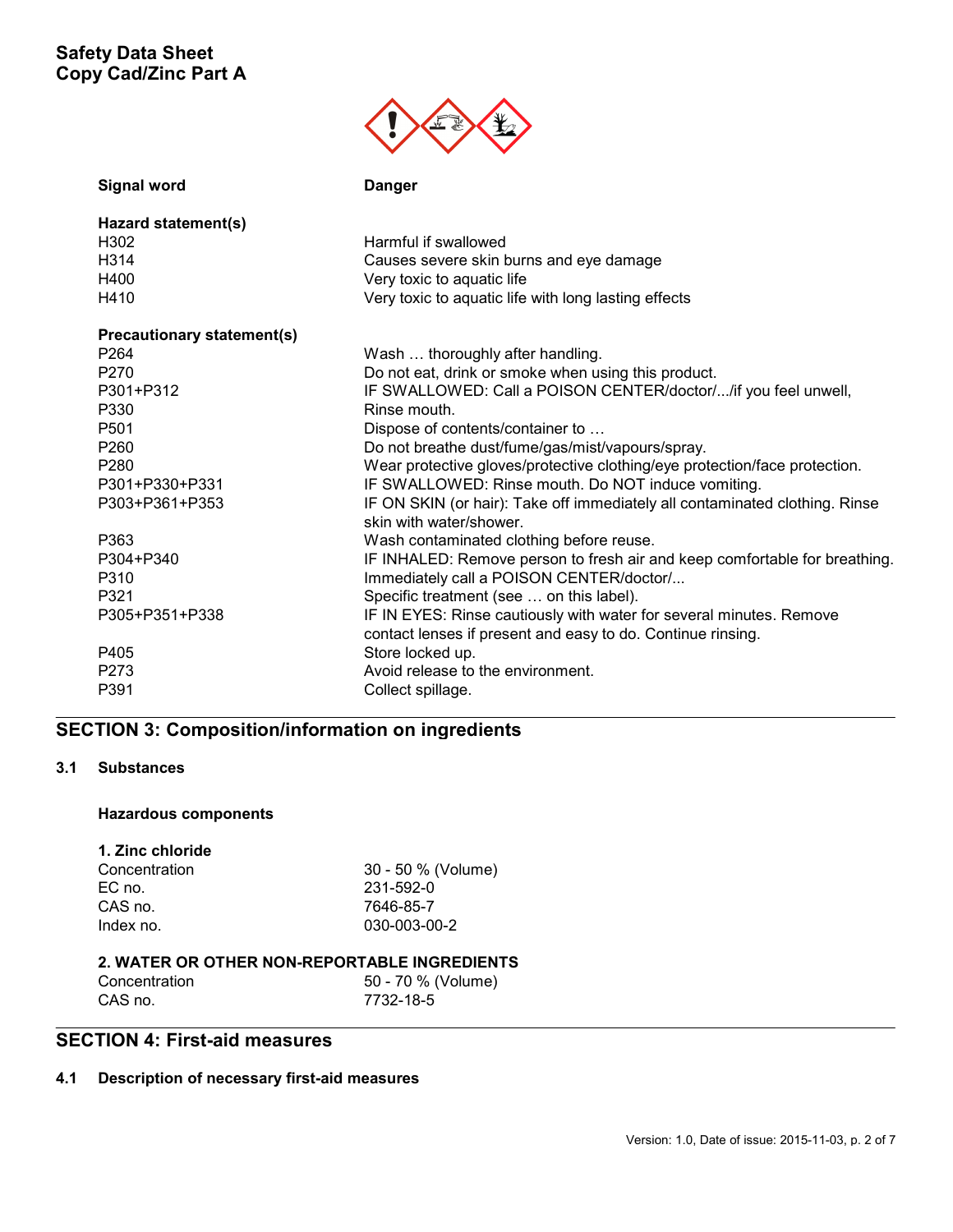| General advice                                         | Corrosive. Harmful if swallowed. Affects cardiovascular system                                                 |
|--------------------------------------------------------|----------------------------------------------------------------------------------------------------------------|
| If inhaled                                             | If breathed in, move person into fresh air. If not breathing, give artificial<br>respiration.                  |
| In case of skin contact                                | Rinse with plenty of water. Get medical attention if irritation develops and<br>persists.                      |
| In case of eye contact                                 | Rinse thoroughly with plenty of water for at least 15 minutes and consult a<br>physician.                      |
| If swallowed                                           | Drink 1 or 2 glasses of water. Do NOT induce vomiting. Get medical<br>attention immediately if symptoms occur. |
| Personal protective equipment for first-aid responders |                                                                                                                |

See section 8

# 4.2 Most important symptoms/effects, acute and delayed

Skin and eye burns. May cause delayed death occuring from strictures of the esophagus and pylorous. Repeated skin contact can cause varying degrees of problems ranging from dermatitis to ulcerations. Repeated inhalation can cause occupational asthma.

# SECTION 5: Fire-fighting measures

#### 5.1 Suitable extinguishing media Use extinguishing media appropriate for surrounding fire.

- 5.2 Specific hazards arising from the chemical None
- 5.3 Special protective actions for fire-fighters Wear self-contained breathing apparatus for firefighting if necessary.

# SECTION 6: Accidental release measures

6.1 Personal precautions, protective equipment and emergency procedures See section 8

# 6.2 Environmental precautions

Hazardous to the environment. Do not allow runoff to enter environment.

### 6.3 Methods and materials for containment and cleaning up Soak up with inert absorbent material and dispose of as hazardous waste. Keep in suitable, closed containers for disposal.

# SECTION 7: Handling and storage

### 7.1 Precautions for safe handling

Avoid contact with skin, eyes and clothing. Wash hands before breaks and immediately after handling the product.

#### 7.2 Conditions for safe storage, including any incompatibilities Keep container tightly closed in a dry and well-ventilated place.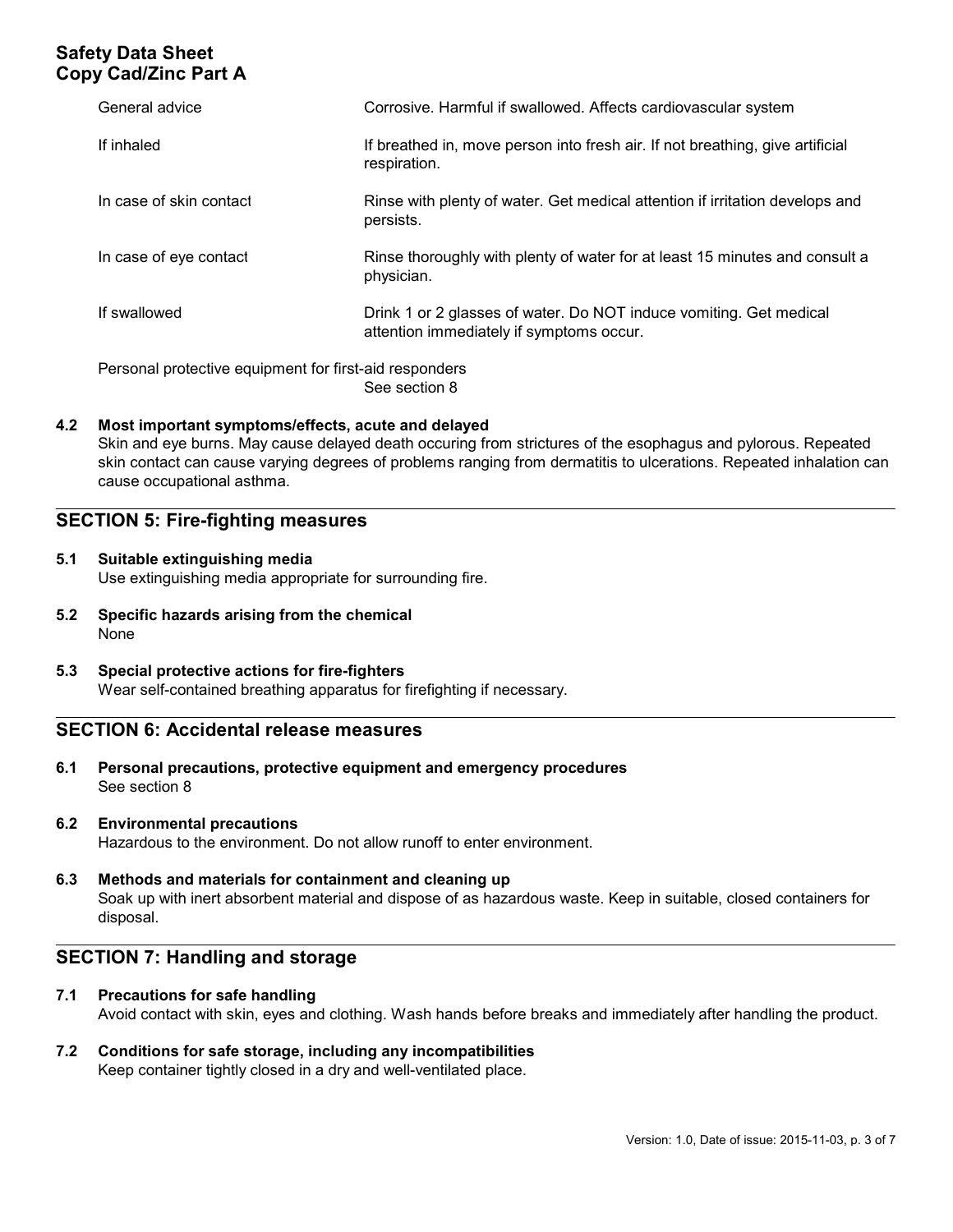# SECTION 8: Exposure controls/personal protection

# 8.1 Control parameters

1. Zinc chloride fume (CAS: 7646-85-7) PEL (Inhalation): 1 mg/m3 (OSHA) OSHA Annotated Table Z-1, www.osha.gov

# 2. Zinc chloride fume (CAS: 7646-85-7)

PEL (Inhalation): 1 mg/m3, (ST) 2 mg/m3 (Cal/OSHA) OSHA Annotated Table Z-1, www.osha.gov

3. Zinc chloride fume (CAS: 7646-85-7) REL (Inhalation): 1 mg/m3, (ST) 2 mg/m3 (NIOSH) OSHA Annotated Table Z-1, www.osha.gov

### 8.2 Appropriate engineering controls

Avoid contact with skin, eyes and clothing. Wash hands before breaks and immediately after handling the product.

### 8.3 Individual protection measures, such as personal protective equipment (PPE)

#### Eye/face protection

Face shield and safety glasses. Use equipment for eye protection tested and approved under appropriate government standards such as NIOSH (US) or EN 166(EU).

#### Skin protection

Avoid contact with skin, eyes and clothing. Wash hands before breaks and immediately after handling the product.

#### Body protection

Choose body protection in relation to its type, to the concentration and amount of dangerous substances, and to the specific work-place., The type of protective equipment must be selected according to the concentration and amount of the dangerous substance at the specific workplace.

### Respiratory protection

NIOSH/MSHA approved air purifying respirator with an organic vapor cartidge or canister may be permissable under certain circumstances where airborne concentrations are expected to exceed exposure limits.

# SECTION 9: Physical and chemical properties

### Information on basic physical and chemical properties

| Appearance/form (physical state, color, etc.) | <b>Brown Liquid Slurry</b> |
|-----------------------------------------------|----------------------------|
| Odor                                          | Slight almond odor         |
| Odor threshold                                |                            |
| рH                                            | 4                          |
| Melting point/freezing point                  | Not available              |
| Initial boiling point and boiling range       | Not available              |
| Flash point                                   |                            |
| Evaporation rate                              | Not available              |
| Flammability (solid, gas)                     | Not flammable              |
| Upper/lower flammability limits               |                            |
| Vapor pressure                                |                            |
| Vapor density                                 | Not available              |
| Relative density                              | Not available              |
| Solubility(ies)                               | Complete In Water          |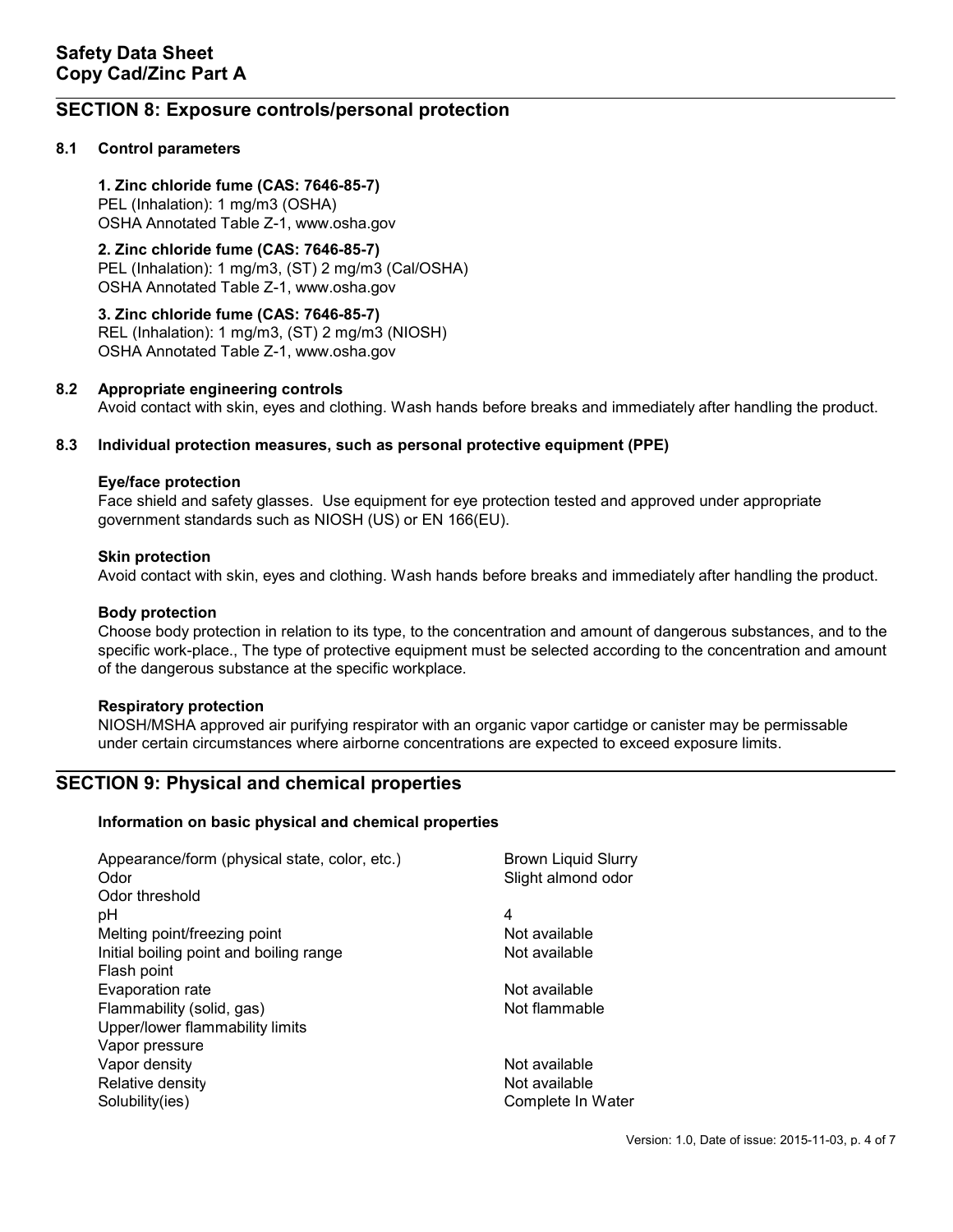Partition coefficient: n-octanol/water Auto-ignition temperature Decomposition temperature Viscosity Explosive properties Oxidizing properties

### Other safety information

Product does not contain Volatile Organic Compounds

# SECTION 10: Stability and reactivity

10.1 Reactivity Not reactive

- 10.2 Chemical stability **Stable**
- 10.4 Conditions to avoid Contact with incompatible materials.

### 10.5 Incompatible materials Cyanides and sulfides. Powdered Zinc

### 10.6 Hazardous decomposition products

When heated to decomposition, toxic fumes or chlorine and zinc oxide may be emitted.

# SECTION 11: Toxicological information

### Information on toxicological effects

#### Acute toxicity

Toxic. May cause irritation or corrosion of the gastrointestinal tract with abdominal pain, nausea, vomiting. May cause delayed death occuring from strictures of the esophagus and pylorous.

# Skin corrosion/irritation

Contact may cause skin burns.

#### Serious eye damage/irritation

Causes eye burns.

### Respiratory or skin sensitization

Destructive to tissues of mucous membranes and upper respiratory tract. Symtoms may include burning sensation, coughing, wheezing, laryngitis, shortness of breath, headache, nausea and vomiting.

**Carcinogenicity** 

Not a carcinogen

# SECTION 12: Ecological information

### **Toxicity**

Hazardous to the environment.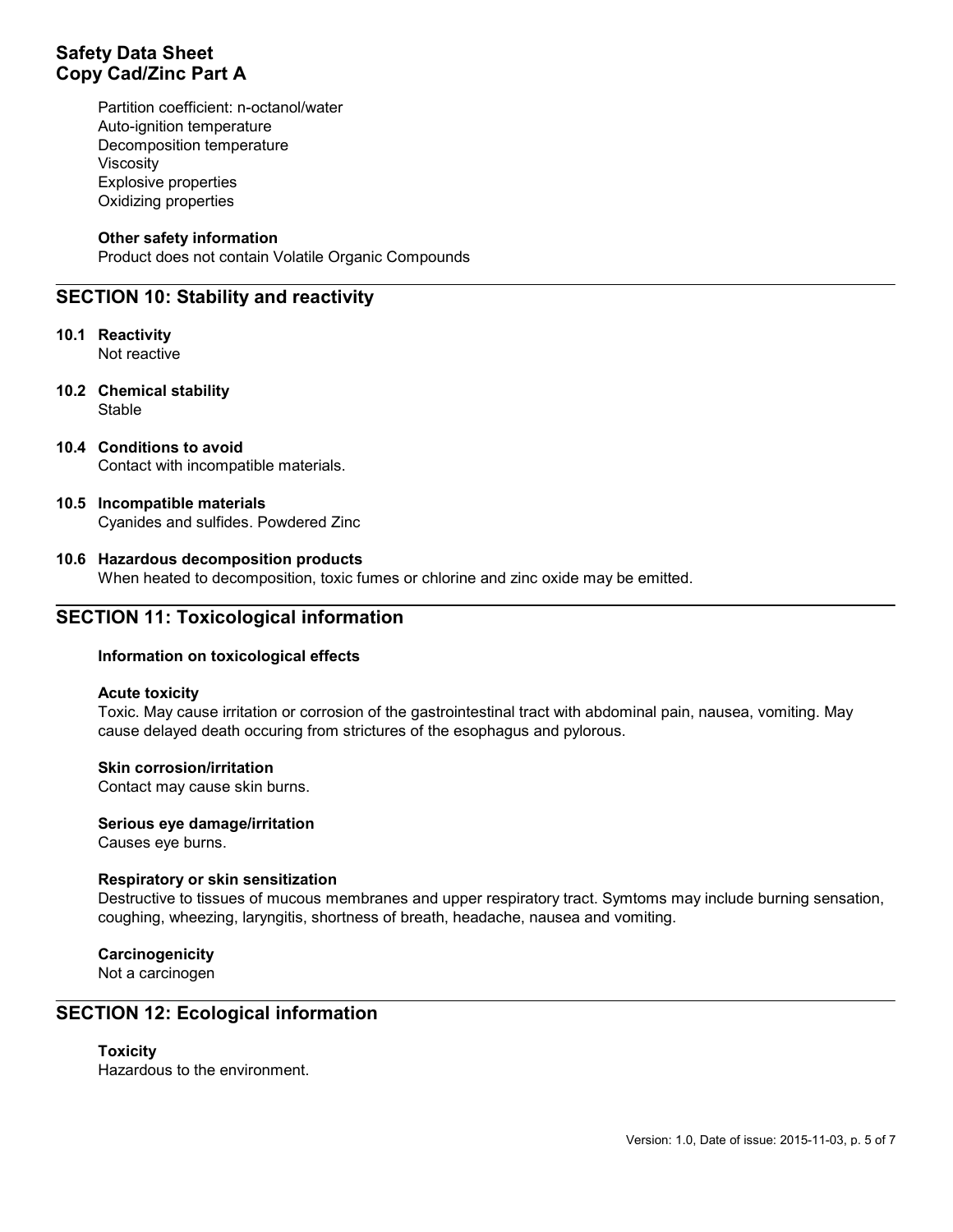# SECTION 13: Disposal considerations

## Disposal of the product

Consult appropriate federal and local regulations for disposal. Empty containers are subject to the same regulations.

### Disposal of contaminated packaging

Dispose of as unused product.

# SECTION 14: Transport information

# DOT (US)

Not dangerous goods

IMDG Not dangerous goods

IATA Not dangerous goods

# SECTION 15: Regulatory information

# 15.1 Safety, health and environmental regulations specific for the product in question

# Massachusetts Right To Know Components Chemical name: Zinc chloride

CAS number: 7646-85-7

#### New Jersey Right To Know Components Common name: ZINC CHLORIDE

CAS number: 7646-85-7

# Pennsylvania Right To Know Components

Chemical name: Zinc chloride CAS number: 7646-85-7

### HMIS Rating

| <b>Copy Cad/Zinc Part A</b> |       |  |
|-----------------------------|-------|--|
| <b>HEALTH</b>               | $*$ 2 |  |
| <b>FLAMMABILITY</b>         |       |  |
| <b>PHYSICAL HAZARD</b>      |       |  |
| PERSONAL PROTECTION         | c     |  |

# NFPA Rating



SECTION 16: Other information